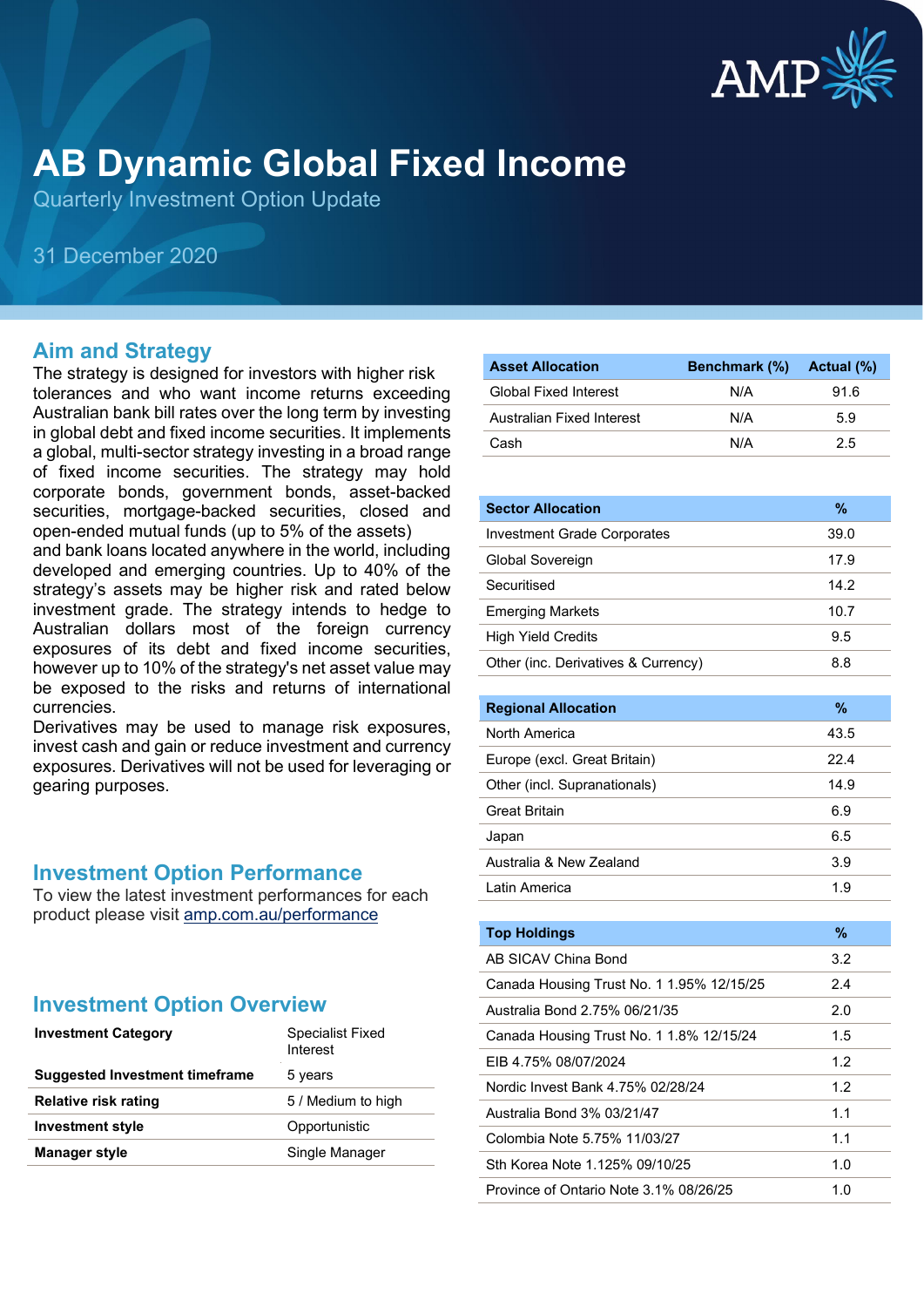#### **Portfolio Summary**

It remains important for fixed-income investors to be selective given tightening financial conditions. Rising trade tensions and tighter financial conditions signpost a step down in the pace of global growth.

#### **Investment Option Commentary**

Sector/security selection contributed most to relative outperformance during the quarter. This was primarily the result of allocations to investment-grade corporates in the US, eurozone, UK and Australia. Exposure to eurozone and US high-yield corporates also added. Further boosting returns were the investment manager's allocations to US credit risk–transfer securities (CRTs), commercial mortgage-backed securities (CMBS) and quasi-sovereigns. Exposure to emerging-market (EM) sovereigns and corporate bonds also contributed.

Currency decisions were positive. Their short position in the US dollar contributed, as the currency fell against most EM currencies and all developed-market (DM) currencies. This was offset by their long positions in the euro.

Country/yield-curve positioning detracted, largely because of their positioning in the US and Australia. These losses were partially offset by their long position in UK duration as yields fell in December, reflective of a weakening UK economic outlook due to the sharp acceleration in COVID-19 cases and a relatively hard Brexit deal.

#### **Market Commentary**

Fixed-income markets charged ahead in the fourth quarter, following the announcement of several highly effective vaccine treatments for COVID-19, along with significant macroeconomic developments, such as the passage of another fiscal stimulus program in the US and a last-minute resolution of Brexit trade negotiations between the UK and the European Union. The initial rollout of vaccines boosted investor confidence, even as the number of cases accelerated, leading to renewed lockdowns and restrictions. DM short-term interest rates remained firmly anchored as central bankers reiterated that monetary policy will remain accommodative well into the future—supported by central bank bond-buying programs—fueling investor demand for credit-risk assets.

Government bond returns were negative in the US, Australia and Canada as rates rose and yield curves steepened based on rising inflation expectations. The 10-year US Treasury yield increased by 23 basis points (b.p.) to 0.92%, while equivalent maturity rates increased by 18 b.p. in Australia to 0.97%, and by 12 b.p. in Canada to 0.68%. Government bond rates in Italy and Spain rallied as yield curves continued to flatten from the success of the European Central Bank's (ECB's) bond-buying program. Italian 10-year bond yields fell by 33 b.p. to end the year at 0.54%, Spanish 10-year bond yields were 21 b.p. lower at 0.04%, and 10-year German Bund rates fell 5 b.p. to (0.57)%. Rates also fell in the UK by 4 b.p. to 0.19%, while interest rates on 10-year bonds in Japan rose 1 b.p. to 0.02%.

EM local-currency government bonds outperformed DM government bonds, largely driven by the currency component as the safe haven US dollar fell sharply against all major DM and the vast majority of EM currencies amid the risk-on tone. EM hard-currency sovereign and corporate bond excess returns were also strong over the quarter, with the bulk of the positive performance coming from below-investment-grade bonds. EM returns were buoyed by much higher commodity prices—Brent crude oil prices advanced by 21%, and copper prices gained 16% during the quarter. Gold rose less than 1% after a sharp advance earlier in 2020.

DM non-government bonds outperformed government bonds, led by the robust returns of high-yield corporate bonds. Investment-grade corporate bonds and agency mortgage-backed securities also provided significant outperformance. Among securitized assets, CMBS experienced a strong rebound as delinquencies stabilized.

#### **Outlook**

The investment manager expects the global economy to rebound strongly in 2021 after a challenging winter battling the pandemic. Highly effective COVID-19 vaccines have led investors to be optimistic that the global economy will power ahead in the new year. However, the slower-than-anticipated rollout of vaccines combined with new and seemingly more contagious mutations of the virus could create headwinds to economic normalization in the coming months.